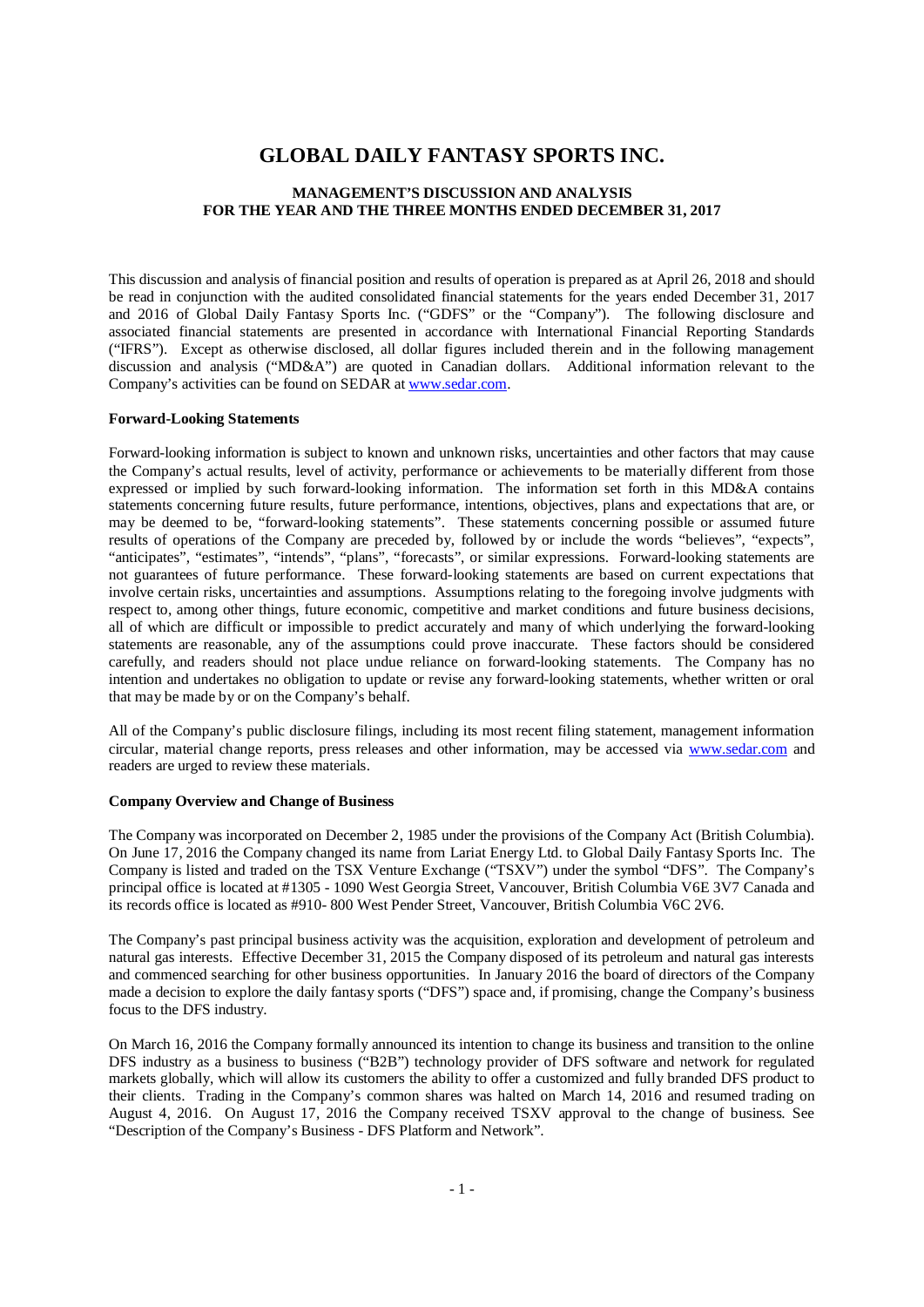In July and August 2016 the Company completed a non-brokered financing of 20,000,000 units to raise \$2,000,000. Subsequently the Company also agreed to conduct a non-brokered private placement of 15,000,000 units to raise \$6,000,000. See "Results of Operations - Financing Activities".

On May 11, 2017 the Company purchased the operating assets of Mondogoal Limited ("Mondogoal") for DFS operations to be conducted in Italy. See "Description of the Company's Business - Mondogoal Acquisition".

#### **Description of the Company's Business**

The Company is a B2B technology provider of DFS software and network, which enables its licensed customers to offer a customized and fully branded DFS Product to their end users. DFS is an accelerated variant of traditional Fantasy Sports Games that are conducted over shorter periods, such as a weekly or daily competition, as opposed to those that are played across an entire season, and is one of the fastest growing segments of the fantasy sports industry today.

The Company's target customers includes gaming operators, such as sports books, land-based groups, media companies, big database groups and other operators who wish to quickly and easily break into the DFS industry with a customized software solution. The Company will allow its customers to seamlessly integrate into its DFS Product thereby allowing their individual end users easy access to a variety of DFS contests and content. The Company's customers will also have the option to offer ring-fenced (internal) contests for their own database or join networked contests with all of the Company's customers.

The Company's revenues will be derived from a number of sources. First will be set up and customization fees for customers to integrate into the DFS Product. Second will be tournament or license fees, which is an agreed percentage of a predetermined prize pool or contest. Third will be fees for managed services which will include hosting and bandwidth, customer and technical support, scheduling contests both for ring-fenced or networked events, marketing support, sports feed and a host of other services the Company intends to offer to its customers.

The online gaming industry is heavily regulated and it is the Company's intention to only provide its product to customers who hold an appropriate gambling license. Initially the Company's target markets are Europe, Asia and Latin America.

#### *Daily Fantasy Sports*

DFS is a subset of year long Fantasy Sport Games. As with traditional fantasy sports games, site end users compete against others by building a team of professional athletes from a particular league or competition and earn points based on the actual statistical performance of the players in real-world competitions. DFS are an accelerated variant of traditional Fantasy Sports Games that are conducted over short-term periods, such as a week or single day of competition, as opposed to those that are played across an entire season. DFS are structured in the form of competitions referred to as a contest, where site end users pay an entry fee in order to participate, and build a team of athletes in a certain sport while complying with different contest rules. Depending on the overall performance of the athletes selected, site end users may win a share of a pre-determined prize pool.

#### *Principal Products and Services*

The Company platform will be a multi-tenant B2B gateway, which will allow customers to offer their end users the DFS Product. The DFS Product will be built with a mobile first philosophy that will allow for seamless integration at the customer level without having to share/compromise any sensitive end user data. Joining the Company's network will allow customers to capitalize on a mature infrastructure with shared liquidity, without conflict of interest and built specifically for regulated market environments.

As a true B2B global network, the Company will offer a SaaS product that will be a turn-key solution for sportsbook operators, land-based operators, media groups, big database groups and other operators to break into the DFS industry, without having to incur large upfront costs to monetize this new business and add incremental revenue.

The Company's online offering is designed for gaming operators worldwide. The platform will be integrated into a gaming operator's websites, where the DFS Product will be immediately available to the end users. The end user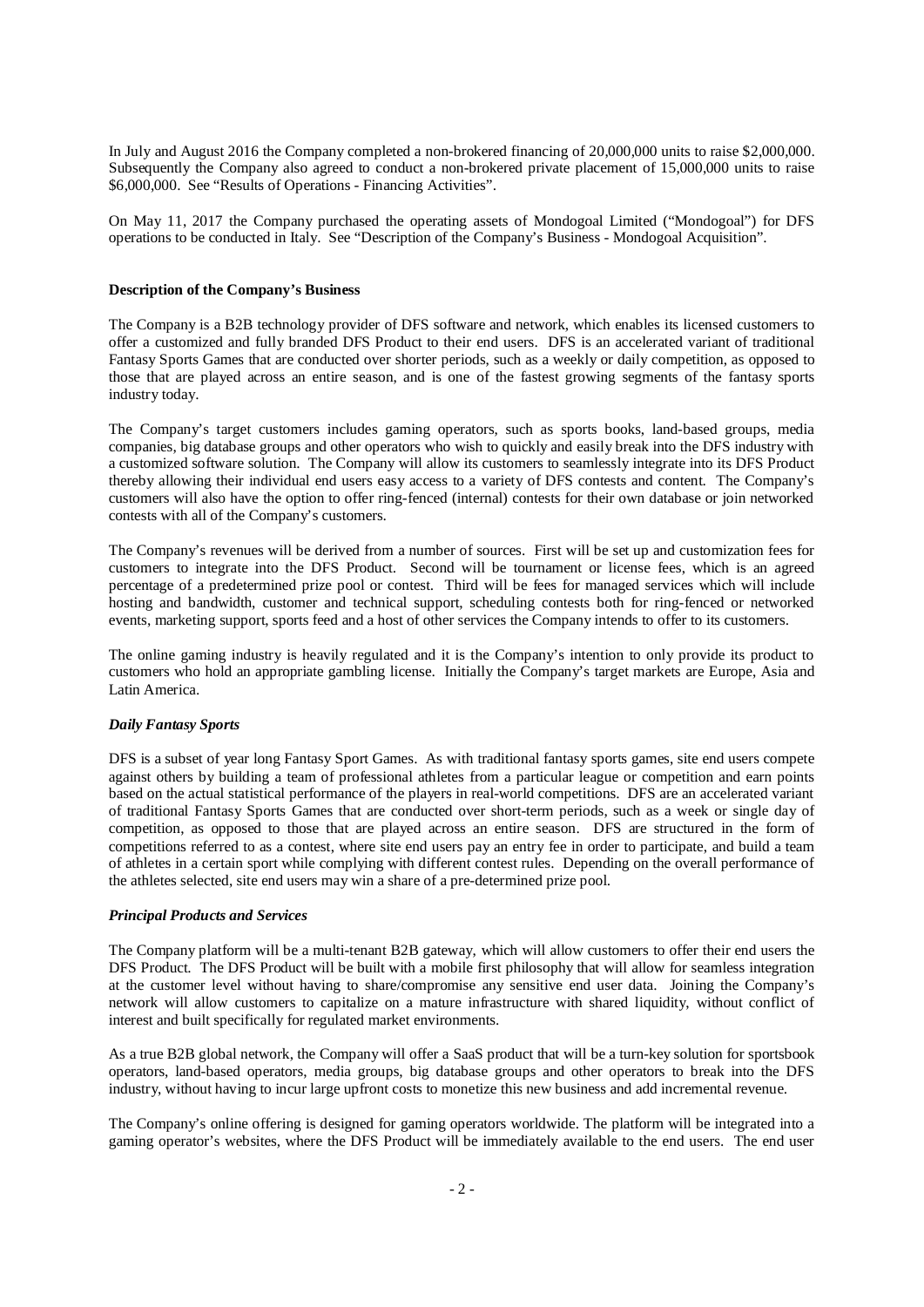will easily be able to access the DFS Product using any modern browser via desktop or mobile device. This will allow any customer end user the ability to access the content from any device accessible to him or her, with the benefit that a user can pause and transition the experience across any number of devices. While the end user will access the offering through an operator's website, the Company will maintain and operate the platform to ensure a safe and secure ecosystem without conflict of interest. More information about the Company's objectives, product offering and software can be found at www.gdfsi.com.

The networked nature of the online product offering combined with the unique features of the platform will allow end users of different operators, at the operator's discretion, to compete against each other. By combining the player base of the operators, each player will have access to contests that are appropriate to his or her skill level and risk tolerance.

DFS contests will be offered across a variety of sports.

# *Product Development*

Effective May 12, 2016, the Company and Bellwether Technologies, Inc. ("Bellwether") entered into an agreement (the "Bellwether Agreement") pursuant to which Bellwether:

- (i) granted the Company a perpetual license for a software platform (the "Bellwether Platform License"); and
- (ii) agreed to build and integrate a proprietary software (the "DFS Product") onto the Bellwether Platform for commercial use; and
- (iii) agreed to provide maintenance and support for the Bellwether Platform and the DFS Product for an initial term of two years, subject to extension for an additional three-year period.

The development of the DFS Product has occurred over the following four stages:

- (i) Phase I DFS Product development;
- (ii) Phase II internal (Alpha) testing of the DFS Product;
- (iii) Phase III Beta Testing of the DFS Product with a select group of gamers on the third-party platform using a non-public version of the third-party network; and
- (iv) Phase IV DFS Product launch: Date of First Use.

In consideration for the Bellwether Platform License, the Company agreed to pay Bellwether a one-time license fee of US \$400,000, of which US \$150,000 (\$194,685) was paid on May 26, 2016 and US \$250,000 was due upon the completion and sign-off by the Company of the Phase III - Beta Testing of the DFS Product and receipt of all documentation of the DFS Product and Bellwether Platform License, this was paid in January 2018. As at December 31, 2017 the Company has paid Bellwether development fees totaling \$2,112,172 in connection with the development of the DFS Product. See also "DFS Platform and Network and Update".

The Product was launched with our two Italian clients in December 2017.

# *Distribution Methods*

The Company's products and services will be distributed through the Internet via mobile and desktop, which may provide customers/network partners with advantages over traditional offline gaming competitors, including global reach and additional mobility, a reduced cost base, 24/7/365 access, greater levels of player liquidity and enhanced innovation with respect to contest offerings and technology.

# *Principal Markets and Restricted Markets*

The Company will operate in markets worldwide and only provide its product to customers who hold an appropriate gambling license. The Company will have a global presence with an initial focus to partner with gaming operators in the United Kingdom/European Union, Latin America, and Asia. The management of the Company believes that these markets are underdeveloped and potential for growth exists. Additional opportunities for expansion may exist across Europe, Australia, and India if the Company develops sports and contest offerings that are localized for those respective regions.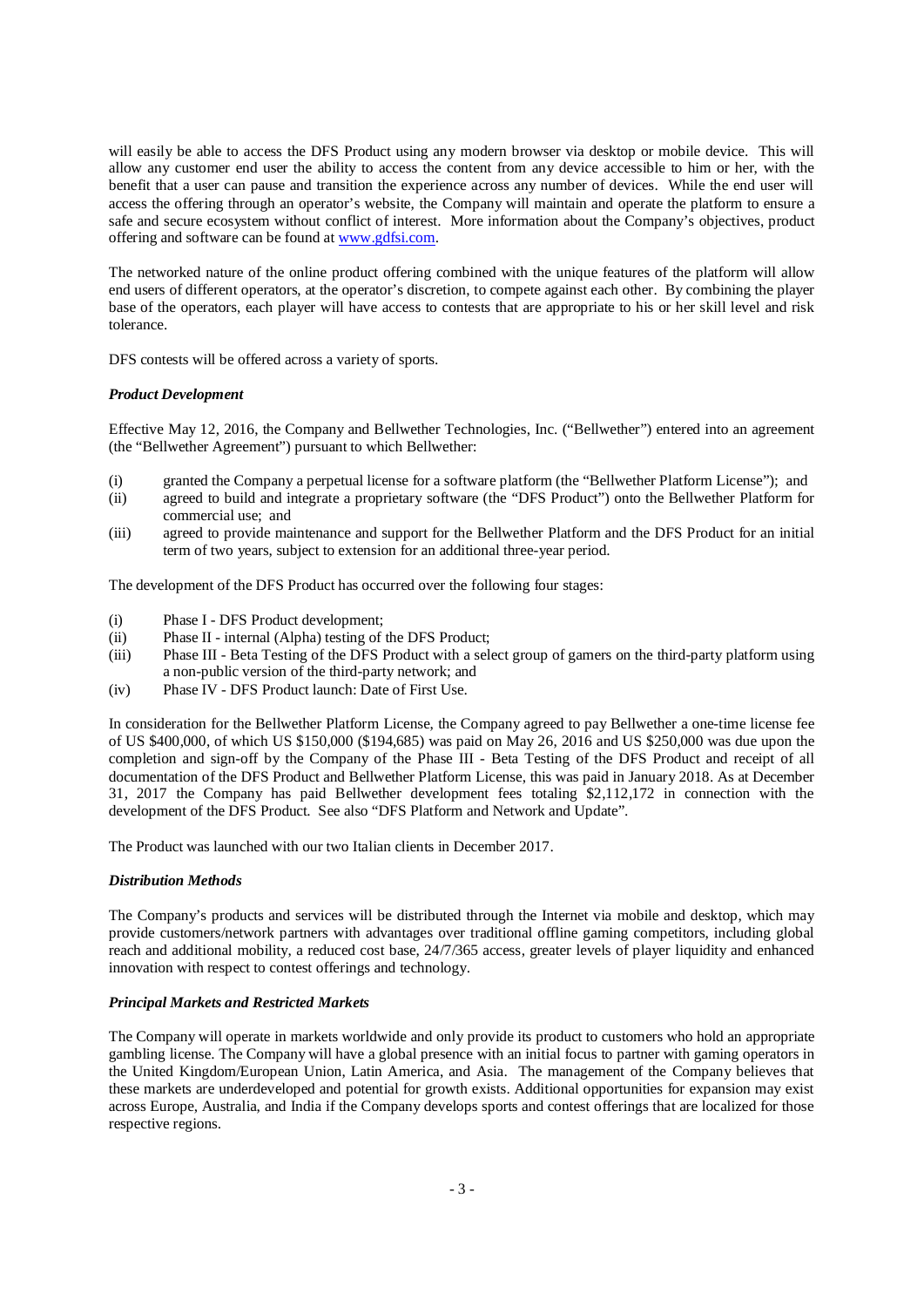### *Marketing Plans and Strategies*

The DFS industry is in its infancy and just beginning to take shape in Europe and other markets outside of North America. As the Company's focus will be building a B2B platform and network, it will benefit from the focus of consumer facing platforms. Central to the Company's marketing strategy is to align with key distribution partners in its target markets. These distribution partners will have relationships and access to potential target customers. The Company intends to leverage their customer databases and will not have to invest marketing dollars to acquire end users of the DFS Product. On May 31, 2016 the Company entered into an agreement (the "NYX Agreement") with NYX Digital Gaming (USA), LLC ("NYX"), a wholly owned subsidiary of NYX Gaming Group Limited, to establish a strategic relationship with NYX to develop and distribute the DFS Product on NYX's proprietary platform (the "OGS Platform") and NYX's customer base (the "OGS Network") to NYX clients worldwide. Under the NYX Agreement:

- (i) the Company and NYX are co-operating in the development of the DFS Product; and
- (ii) NYX granted the Company an exclusive, irrevocable, non-transferable (except to an affiliate or a third party non-competitor of NYX) worldwide right to distribute the DFS Product on the OGS Network (the "Network Distribution Rights"); and
- (iii) NYX granted the Company an exclusive, irrevocable, non sub-licensable and nontransferable (except to an affiliate or a third party non-competitor of NYX) worldwide license to use and exploit the OGS Platform and to use, display, install, copy and create derivative works or otherwise exploit the OGS Platform in connection with the distribution of the DFS Product on the OGS Network (the "OGS License"); and
- (iv) NYX agreed to offer and promote the DFS Product to its current and future customer base as its sole daily fantasy sports solution and to use its sales and marketing teams to maximize commercial exploitation of the DFS Product throughout the OGS Network.

In consideration for the Network Distribution Rights and the OGS License, the Company has paid NYX a total of \$322,663 (US \$250,000).

The Company must also make a payment of US \$250,000 to NYX upon the commercial launch of the DFS Product on the OGS Platform and the OGS Network. In addition, the Company will pay to NYX a monthly royalty payment for clients through the OGS Network with some minimum guarantees after the product is launched.

The Company's obligation to remit the applicable DFS Royalty will begin 30 days after the commercial launch of the DFS Product on the OGS Platform and the OGS Network. The term of the NYX Agreement is five years from the commercial launch of the DFS Product on the OGS Platform and the OGS Network, which initial term may be renewed by the Company on written notice to NYX for an additional five-year period.

In the short-term, the Company will build its marketing campaign by attending industry conferences, using direct sales tactics, utilizing a multi-pronged search engine optimization strategy, developing its website, utilizing print advertisements in trade magazines and connecting and networking with new third party platform relationships.

# *Mondogoal Acquisition*

On May 26, 2017 the Company announced that, effective May 11, 2017, the Company entered into an asset purchase agreement (the "Mondogoal Purchase") with Mondogoal whereby the Company purchased Mondogoal's operating assets consisting of intellectual property, trademarks and client contracts (the "Purchased Assets") for the Company's DFS B2B operations to be conducted in Italy. The purchase price for the Purchased Assets is:

- (i) US \$275,000, of which the Company has paid US \$247,500 and the remaining US \$27,500 hold-back is outstanding; and
- (ii) issuance of common shares of the Company (the "Earn-out Shares"), the number of which will be determined on the anniversary of each of the next three years, having a value equal to the net gaming revenues derived from the Purchased Assets, and subject to a maximum of US \$300,000 in Earn-out Shares. All share issuances are subject to TSXV approvals.

Mondogoal was a leader in daily fantasy sports in the Italian market. Mondogoal's blue chip client base included Lottomatica Scommesse S.r.l. and Sisal Entertainment S.p.a. two of the largest gaming brands in Italy. The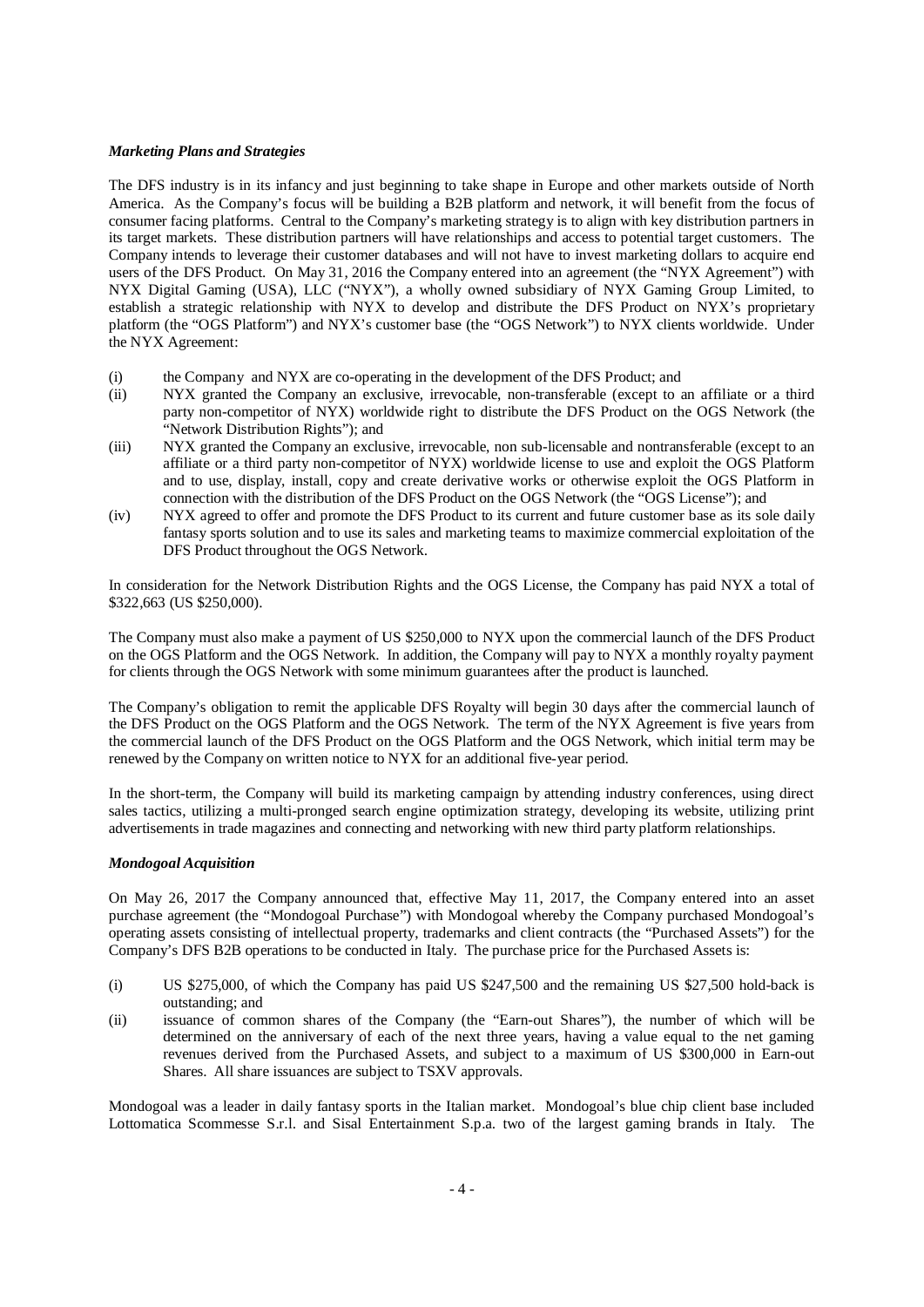Company also announced, as part of the transaction, it has secured new licensing agreements with both Italian operators for an additional two-year term.

### *Competition*

The Internet media, entertainment, fantasy sports, and i-gaming industry are highly competitive.

European consumer facing operators (B2C) such as Oulala, PlayOn, and Fanteam (Scout Gaming), who have entered the marketplace within the last 24 months, are all relatively new to DFS. Recently some of these brands are trying to pivot and add white label operators (B2B) to their strategy to enhance their business model. Building out a true, DFS network of B2B gaming operators and product features is the essence of what makes the Company's model unique in the European gaming market. The Company believes that its management, with their fantasy sports experience and distribution relationships, puts the Company in a strong position for future growth.

#### *Proprietary Protections*

The Company owns 100% of the DFS Product. The Company will rely on a combination of patent, trademark, copyright and trade secret laws, as well as confidentiality agreements and technical measures to protect its proprietary rights.

### *Regulatory Matters*

The Company has received a B2B skilled gaming license from the Malta Gaming Authority ("MGA") on April 6, 2018, enabling it to provide its Product to licensed customers in other jurisdictions. On Nov 17, 2017 the Company received its UK gaming license. The license entitles the company to manufacture, supply, install and adapt gambling software for electronic devices or websites in a network setting.

On August 10, 2017, the Company received Gaming Laboratories International ("GLI") certification for its DFS platform for Italy and the United Kingdom. The GLI certification covers both the Company's sports offerings of European Football and European and PGA Golf and provided the necessary accreditation required to launch the Company's platform in Italy and in the UK.

#### **DFS Platform and Network Update**

In December 2017 the Company completed the integration of the DFS product into its Italian facing customers, Lottomatica and Sisal and the product went live with an Italian facing network. It provides the following competitive advantages to the industry poised to grow outside of North America:

- Enables multiple operators to join a network as regulation permits to share liquidity; and
- enables operators the option to offer its clients entry into ring-fenced contests or network wide contests for enhanced liquidity and prize pools; and
- uniquely designed guided custom lobby experience will ensure players easy access to enter contests and maximize customer retention; and
- specifically designed games such as the "pick em" contest will give the casual new user unprecedented ease of entry in new emerging markets; and
- platform architecture has been designed to scale; and
- proprietary skill matching algorithm for head to head matches to promote a healthy game economy; and
- mobile accessible on Android and iOS.

On August 10, 2017, the Company received Gaming Laboratories International ("GLI") certification for its DFS platform for Italy and the United Kingdom. The GLI certification covers both the Company's sports offerings of European Football and European and PGA Golf and provided the necessary accreditation required to launch the Company's platform in Italy and in the UK.

With the combination of the MGA license received April 6, 2018 and the UK gaming license received August 10, 2017, the Company is now in a position to partner with licensed operators and launch a dotcom network for all other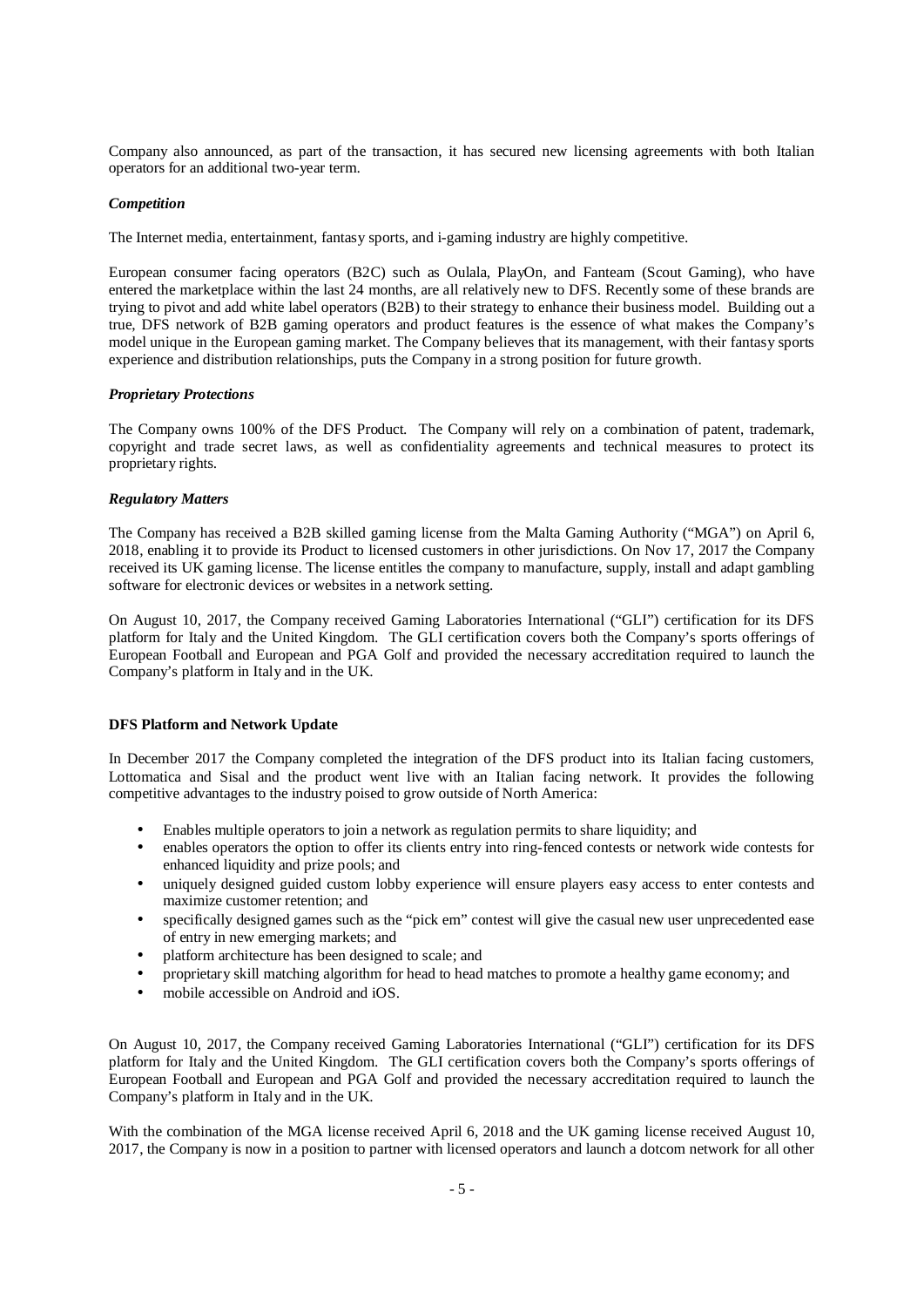markets not requiring a specific license. The Company's expectation is to launch this network Q2 2018 but ultimately will be determined by customer agreements and integration into the dotcom network.

#### **Selected Financial Data**

The following selected financial information is derived from the audited annual financial statements of the Company prepared in accordance with IFRS.

|                                         | <b>Years Ended December 31,</b> |           |            |  |
|-----------------------------------------|---------------------------------|-----------|------------|--|
|                                         | 2017                            | 2016      | 2015       |  |
|                                         | \$                              |           |            |  |
| <b>Operations:</b>                      |                                 |           |            |  |
| Revenues, net of royalties              | 45,929                          | Nil       | 5,539      |  |
| Expenses                                | 2,321,018                       | 853,528   | 111,235    |  |
| Other items                             | 39,540                          | 6,988     | (9,987)    |  |
| Net loss and comprehensive loss         | (2,235,549)                     | (846.540) | (115, 683) |  |
| Basic and diluted loss per share        | (0.05)                          | (0.02)    | (0.01)     |  |
| Dividends per share                     | Nil                             | Nil       | Nil        |  |
| <b>Statement of Financial Position:</b> |                                 |           |            |  |
| Working capital                         | 1,742,630                       | 5,739,147 | 134,568    |  |
| Total assets                            | 5,982,574                       | 7,346,791 | 173,405    |  |
| Total long-term liabilities             | Nil                             | Nil       | Nil        |  |

The following selected financial information is derived from the unaudited condensed interim financial statements of the Company prepared in accordance with IFRS.

|                                                   | <b>Fiscal 2017</b> |                   |                 | <b>Fiscal 2016</b> |                 |            |                 |            |
|---------------------------------------------------|--------------------|-------------------|-----------------|--------------------|-----------------|------------|-----------------|------------|
|                                                   | Dec. 31/17         | Sep. 30/17<br>эħ. | Jun. 30/17<br>ъ | Mar. 31/17<br>S    | Dec. 31/16<br>ъ | Sep. 30/16 | Jun. 30/16<br>ж | Mar. 31/16 |
| <b>Operations:</b>                                |                    |                   |                 |                    |                 |            |                 |            |
| Revenue, net of royalties                         | 9,890              | 36,039            | Nil             | Nil                | Nil             | Nil        | Nil             | Nil        |
| <b>Expenses</b>                                   | (676, 796)         | (578, 287)        | (550,081)       | (515, 854)         | 405,610         | 216,748    | 172,201         | 58,969     |
| Other items                                       | 12,762             | 8.083             | 2,848           | 15,736             | 9,005           | 3,809      | (5,771)         | (55)       |
| Net loss                                          | (654.033)          | (534.165)         | (547.233)       | (500.118)          | (396.605)       | (212.939)  | (177.972)       | (59,024)   |
| Basic and diluted loss                            |                    |                   |                 |                    |                 |            |                 |            |
| per share                                         | (0.01)             | (0.01)            | (0.01)          | (0.01)             | (0.00)          | (0.01)     | (0.01)          | (0.00)     |
| Dividends per share                               | Nil                | Nil               | Nil             | Nil                | Nil             | Nil        | Nil             | Nil        |
| <b>Statement of</b><br><b>Financial Position:</b> |                    |                   |                 |                    |                 |            |                 |            |
| Working capital                                   | 1,742,630          | 2,980,616         | 3,982,504       | 4,987,495          | 5,739,147       | 5,501,101  | 453,988         | 75,544     |
| Total assets                                      | 5,982,574          | 5.231.165         | 6,385,919       | 6,820,534          | 7,346,791       | 6.738.784  | 1,458,403       | 150,968    |
| Total long-term liabilities                       | Nil                | Nil               | Nil             | Nil                | Nil             | Nil        | Nil             | Nil        |

#### **Results of Operations**

### *Three Months Ended December 31, 2017 Compared to Three Months Ended September, 30, 2017*

#### *Operations*

During the three months ended December 31, 2017 ("Q4") the Company reported a net loss of \$654,144 (\$0.01 per share), compared to a net loss of \$534,165 (\$0.01 per share) for the three months ended September 30, 2017 ("Q3"). The \$119,979 increase in loss during Q4 is primarily attributed to:

- (i) Professional and technical support fees increased by  $$115,791$  in Q4 to  $$119,350$  (Q3 3,559), as the Q3 figure was lower due the capitalization of costs incurred in previous periods that were capitalized in Q3; and
- (ii) License fees increased by  $$48,426$  in Q4 to  $$43,717$ , (Q3  $$(14,313)$ ), as the Company incurred additional costs when applying for its UK and Maltese gaming licenses; and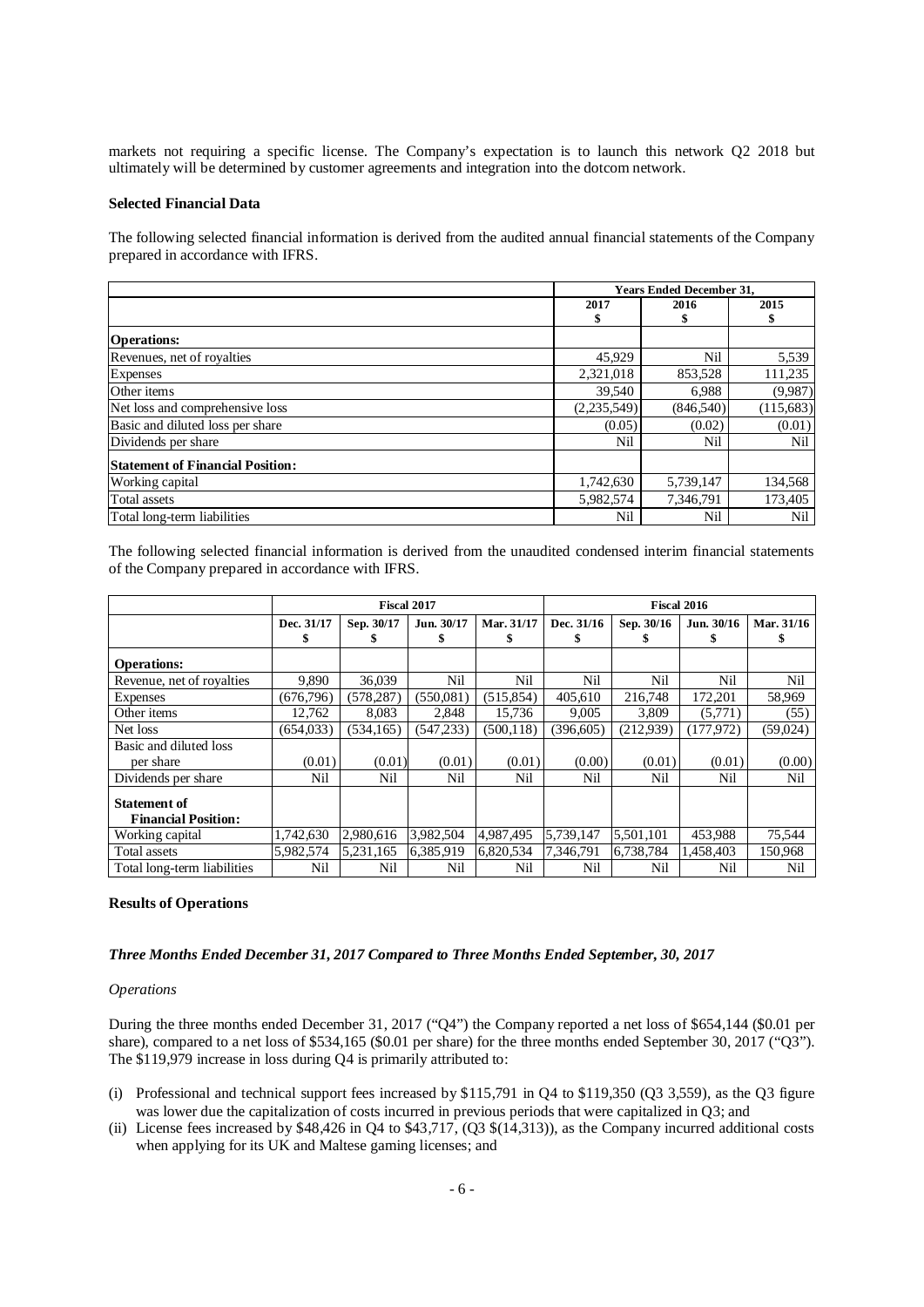- (iii) Intangible asset amortization by \$48,426 to \$48,426 (Q3 \$nil) as the Company's new DFS product went live in December 2017 and the amortization of the assets commenced; and
- (iv) Revenue decreased by \$26,149 to \$9,890 in Q4 (Q3 \$36,039) as no set-up fees were billed to new customers.

These amounts were partially offset by:

- (i) The Company issued 3,025,000 stock options to officers, directors, employees, consultants and advisers in September 2017 which resulted in an expense of \$160,600 in Q4 (Q3 215,680), resulting in an decreased expense of \$55,080 in Q4; and
- (ii) A decrease in Travel expenses of \$16,754 in Q4 to \$13,519 (Q3 30,273) driven by costs savings achieved during the quarter.

#### *Year Ended December 31, 2017 Compared to Year Ended December 31, 2016*

#### *Operations*

During the year ended December 31, 2017 ("fiscal 2017") the Company reported a net loss of \$2,235,549 (\$0.05 per share), compared to a net loss of \$846,540 (\$0.01 per share) for the year ended December 31, 2016 ("fiscal 2016"), an increase in loss of \$1,389,009, reflecting the increased activities and costs incurred in the Company's transition to the DFS industry.

The Company experienced a significant increase in activities in fiscal 2017 as a result of its change of business. General and administrative expenses increased from \$853,528 during fiscal 2016 to \$2,321,018 during fiscal 2017 as follows:

|                                         | 2017<br>\$  | 2016<br>\$ |
|-----------------------------------------|-------------|------------|
| Revenue                                 | 45,929      |            |
| Accounting and administrative           | 74,065      | 59,416     |
| Audit                                   | 21,930      | 17,632     |
| Corporate development                   | 8,224       | 6,955      |
| Data access fees                        | 234.526     |            |
| Depreciation                            | 4,810       | 1,975      |
| Intangible asset amortization           | 48,426      |            |
| Investment conference                   | 6,495       | 5,559      |
| Legal                                   | 131,944     | 112,564    |
| Management and directors compensation   | 498,100     | 235,500    |
| Office                                  | 50,107      | 60,178     |
| Petroleum operating costs               |             |            |
| Professional and technical support fees | 261,043     | 97,495     |
| Regulatory                              |             | 27,144     |
| Rent                                    | 89,331      | 44,387     |
| Share-based compensation                | 376,280     |            |
| Salaries and benefits                   | 342,826     | 54,719     |
| Share-based compensation                | 376,280     |            |
| Shareholder costs                       | 17,538      | 3,851      |
| Sponsorship                             |             | 3.998      |
| Transfer agent                          | 6.646       | 11,519     |
| Travel and related                      | 105,010     | 99,754     |
| Website design and maintenance          |             | 10,882     |
| <b>Expenses</b>                         | 2,338,018   | 853,528    |
| <b>Operating loss</b>                   | (2,235,549) | (853,528)  |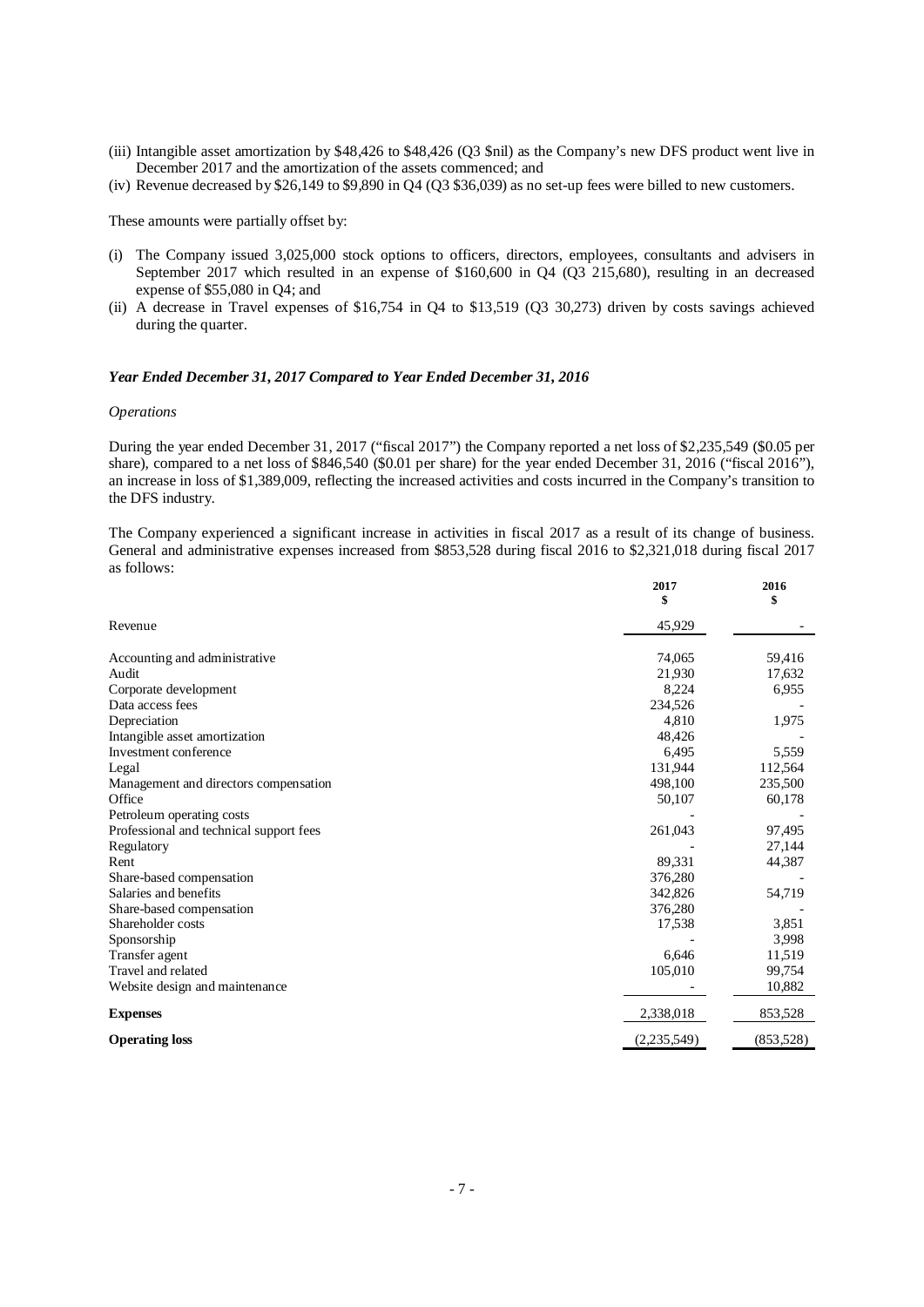#### During fiscal 2017 the Company:

- (i) The Company purchased the Mondogoal assets, and it also launched the new software platform in December 2017. This led to the first DFS revenue as well as associated costs. The company incurred data access fees for the use of cloud data centre services of \$ 234,526 for the first time in 2017, as well as the commencement of the amortization of the new DFS software in December 2017 of \$48,426; and
- (ii) The company issued stock options to staff and consultants in 2017 and incurred costs of  $$376,280$  in fiscal 2017 (fiscal 2016 - \$nil); and
- (iii) a total of \$498,100 (2016 \$235,500) was incurred for services provided by current and former officers and directors of the Company. The \$262,600 increase was due to the appointments and compensation for additional directors and new officers. See also "Related Party Transactions and Balances"; and
- (iv) incurred \$342,826 for salaries and benefits for staff in fiscal 2017 an increase of \$288,107 from 2016 (2016 -\$54,719), this was a combination of new staff hires and also staff being employed for the full year in 2017, as opposed to a partial year in 2016; and
- (v) incurred \$89,331 (2016 \$44,387) for rent, an increase of \$44,944, this was due to a full years rent being incurred for the companies office in 2017 as opposed to a partial year in 2016.

#### *Financing Activities*

No equity financings were conducted by the Company during fiscal 2017, in 2016 the Company :

- (i) completed a non-brokered private placement of 20,000,000 units, at a price of \$0.10 per unit for proceeds of \$2,000,000. Each unit consisted of one common share of the Company and one quarter of one nontransferable warrant. Each whole warrant entitles the holder to purchase an additional common share at an exercise price of \$0.15 per share for a period of 24 months after the closing.
- (ii) completed a non-brokered private placement financing of 15,000,000 units, at a price of \$0.40 per unit for proceeds of \$6,000,000. Each unit consisted of one common share of the Company and one half of one non-transferable warrant. Each whole warrant entitled the holder to purchase an additional common share for a period of 24 months after closing, at an exercise price of \$0.75 per share for the initial 12 months after the closing and, thereafter, at an exercise price of \$1.00 per share. The Company incurred a finder's fee of \$132,676 on this private placement.

The Company incurred a total of \$50,762 for legal and filing costs associated with these private placements.

#### *Investment Activities*

During fiscal 2017 the Company incurred a total of \$2,255,372 recorded as intangible costs, of which \$1,221,956 was paid to Bellwether and incurred as Other internal developed software. See "Description of the Company's Business - Product Development and Marketing Plans and Strategies". In addition the Company spent a total of \$1,451 for office furniture and equipment for its Toronto and Malta offices.

During fiscal 2016 the Company incurred a total of \$1,344,015 recorded as intangible costs, of which \$926,016 was paid to Bellwether and \$322,663 was paid to NYX pursuant to agreements. See "Description of the Company's Business - Product Development and Marketing Plans and Strategies". In addition the Company incurred \$95,336 for website and other development costs. The Company has spent a total of \$23,403 for office furniture and equipment for its Toronto and Malta offices.

### **Financial Condition / Capital Resources**

The Company's operations have been primarily funded from equity financings which are dependent upon many external factors and may be difficult to impossible to secure or raise when required. During fiscal 2016 the Company raised \$8,000,000 through the sale of its common shares and, as at December 31, 2017, had working capital in the amount of \$1,742,630. Management considers that with the planned fundraising, assuming that it is successful, the Company will have adequate funding to successfully develop its on-line gaming platform and necessary infrastructure and establish future profitable operations. However, the Company recognizes the Company's objectives and scope of expenditures may change with ongoing results and, as a result, it may be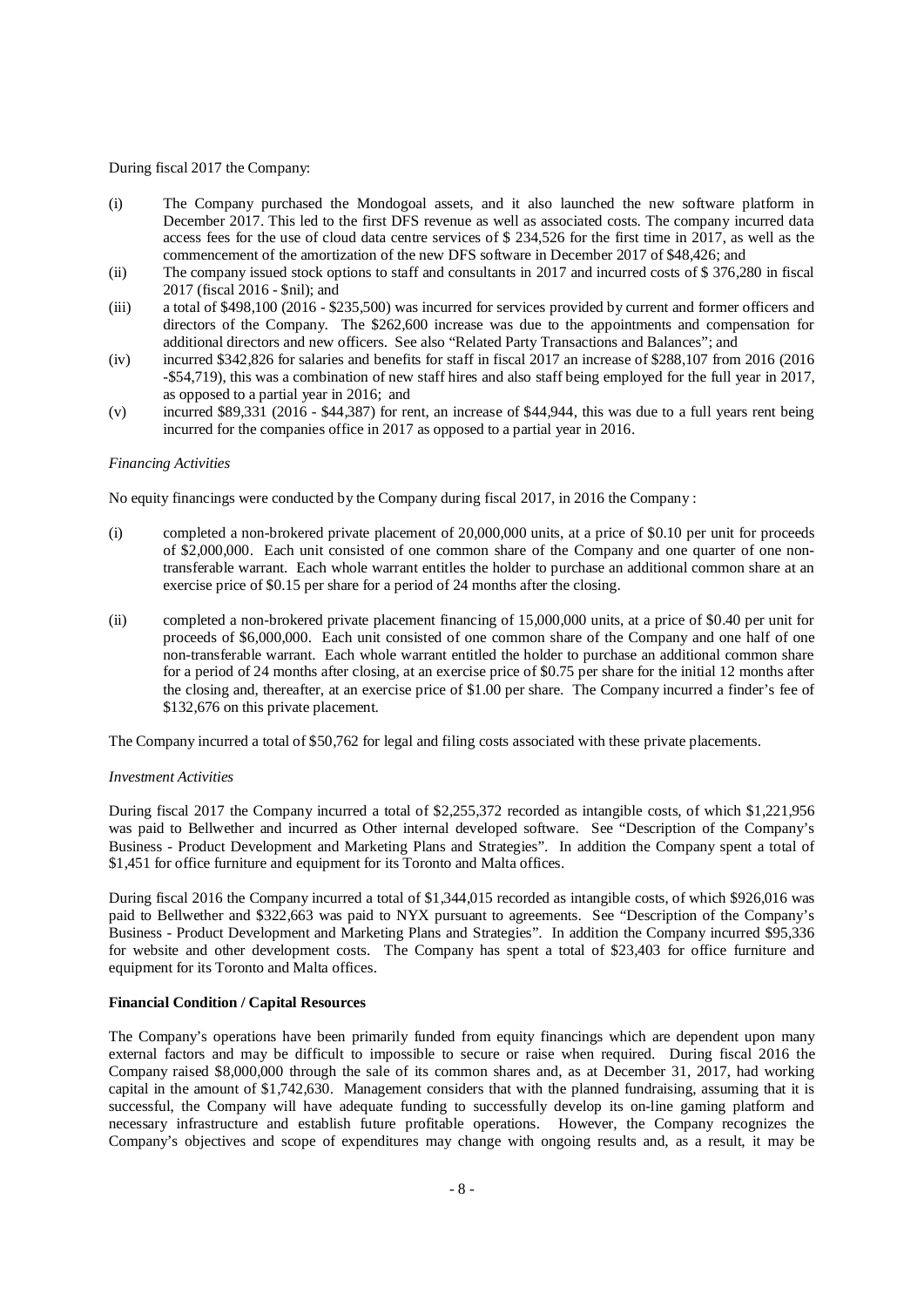required to obtain additional financing. While the Company has been successful in securing financing in the past, there can be no assurance that it will be able to do so in the future. If for any reason the Company is unable to continue as a going concern, it could impact the Company's ability to realize assets at their recognized values and to meet its liabilities in the ordinary course of business at the amounts stated in the condensed interim financial statements.

#### **Contractual Commitments**

The Company has lease commitments for office space in Toronto, Canada and Valletta, Malta. The Company also has entered into a license agreement whereby it has agreed to pay monthly fees for access to real-time sports data feed and content.

Estimated contractual payments are as follows:

|              | 2018<br>\$ | $2019 - 2020$<br>\$ | <b>Total</b><br>\$ |
|--------------|------------|---------------------|--------------------|
| Office rent  | 90,285     | 50,552              | 140,837            |
| Data license | 89,666     | 52,247              | 141,913            |
|              | 179,951    | 102,799             | 282,750            |

The Company must make a payment of US \$250,000 to NYX upon the commercial launch of the DFS Product on the OGS Platform and the OGS Network. In addition, the Company will pay to NYX a monthly royalty payment. See also "Description of the Company's Business - Marketing Plans and Strategies".

### **Off-Balance Sheet Arrangements**

The Company has no off-balance sheet arrangements.

#### **Proposed Transactions**

The Company has no proposed transactions.

# **Changes in Accounting Principles**

No new accounting policies were adopted by the Company during fiscal 2017:

#### **Critical Accounting Estimates**

The preparation of financial statements in conformity IFRS requires management to make estimates and assumptions that affect the reported amounts of assets and liabilities and disclosure of contingent assets and liabilities at the date of the financial statements, and the reported amounts of revenues and expenditures during the reporting period. Examples of significant estimates made by management include the determination of property, plant and equipment lives, estimating the fair values of financial instruments, impairment of long-lived assets, reclamation and rehabilitation provisions, valuation allowances for future income tax assets and assumptions used for share-based compensation. Actual results may differ from those estimates.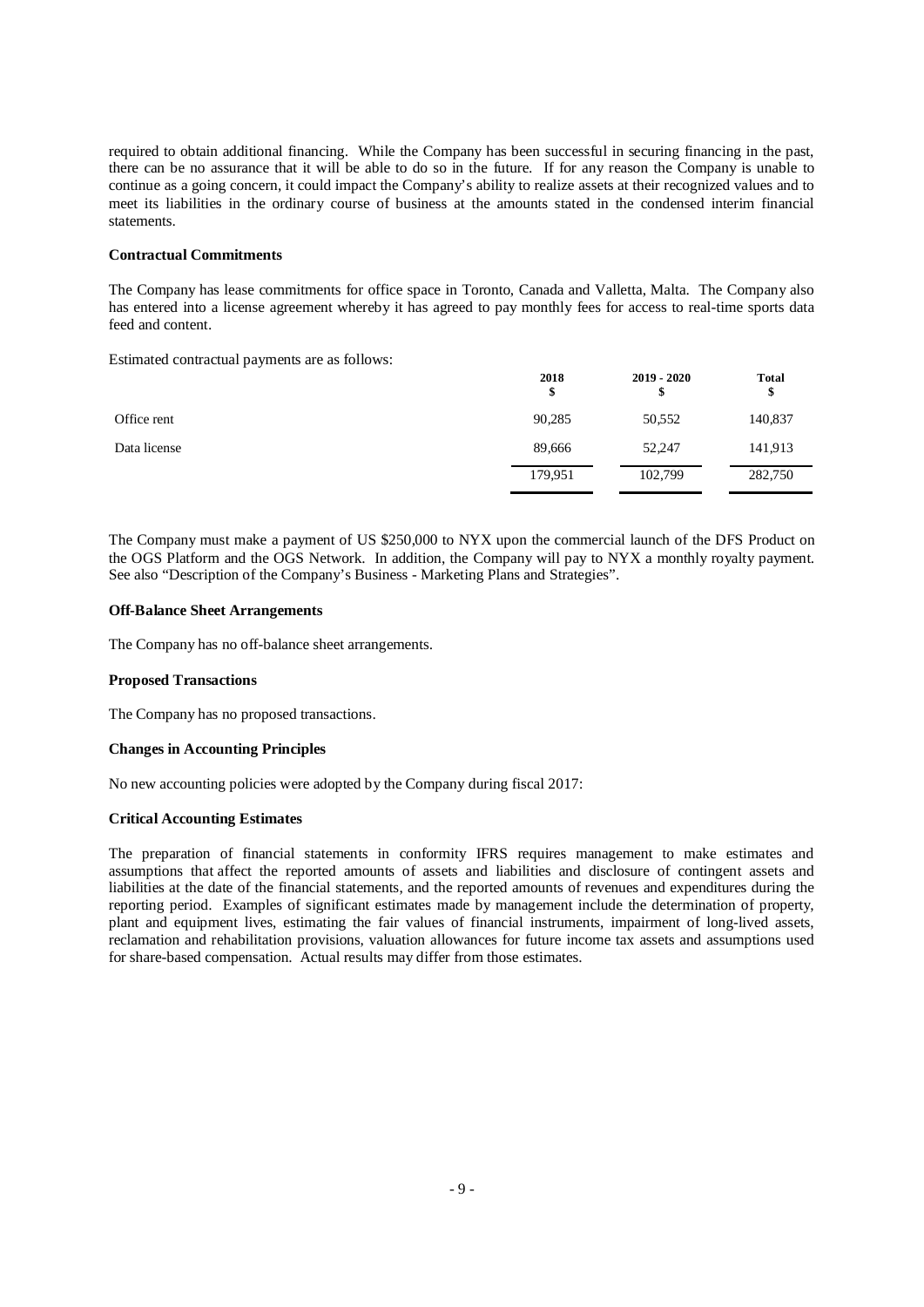### **Related Party Transactions and Balances**

#### **Related Party Disclosures**

Transactions with related parties are made in the normal course of business and are measured at the exchange amount, which is the amount of consideration established and agreed to by the related parties.

(a) *Transactions with Key Management Personnel*

Key management personnel include those persons having authority and responsibility for planning, directing and controlling the activities of the Company as a whole. The Company has determined that key management personnel consists of members of the Company's Board of Directors and its executive officers.

During fiscal 2017 the Company incurred \$672,100 (2016 - \$235,000) for compensation to directors and officers and/or their related companies. As at December 31, 2017, \$93,078 (2016 - \$22,500) remained unpaid and has been included in accounts payable and accrued liabilities. Of these fees \$174,000 (2016 - \$nil) has been capitalized under intangible assets as the fees were incurred directly for intangible asset development.

(b) *Transactions with Other Related Parties*

During fiscal 2017 the Company was charged \$47,500 (2016 - \$55,100) by Chase Management Ltd. ("Chase"), a private corporation owned by a director, for accounting and administration services provided by Chase personnel, excluding the director. As at December 31, 2017, \$7,080 (2016 - \$9,600) remained unpaid and has been included in accounts payable and accrued liabilities.

#### **Risk Factors**

The Company is a digital entertainment company focused on daily fantasy sports games, social media and advertising and is subject to certain risks. These risks could have a significant impact on the Company's business, revenues, cash flows, earnings financial condition, results of operations and prospects for the future. The following risk factors are not a definitive list of all risk factors associated with the Company's business.

#### *Additional Financing*

The Company may need additional financing. The Company's ability to obtain additional financing will depend on investor demand, operating performance, the condition of the capital markets and other factors. If the Company raises additional funds through the issuance of equity, equity-linked or debt securities, those securities may have rights, preferences, or privileges senior to the rights of holders of the Company shares, and existing holders of such shares may experience dilution.

#### *Risks Related to Potential Inability to Protect Proprietary Technology*

To protect its proprietary technology, the Company will rely principally upon copyright and trade secret protection. All proprietary information that can be copyrighted will be marked as such. There can be no assurance that the steps taken by the Company in this regard will be adequate to prevent misappropriation or independent third-party development of the Company's technology. Further, the laws of certain countries in which the Company anticipates licensing its technologies and products do not protect software and intellectual property rights to the same extent as the laws of Canada. The Company will generally not include in its software any mechanism to prevent or inhibit unauthorized use, but the Company will generally require the execution of an agreement that restricts unauthorized copying and use of its products. If unauthorized copying or misuse of its products were to occur, the Company's business and results of operations could be materially adversely affected.

While the disclosure and use of the Company's proprietary technology, know-how and trade secrets will be generally controlled under agreements with the parties involved, there can be no assurance that all confidentiality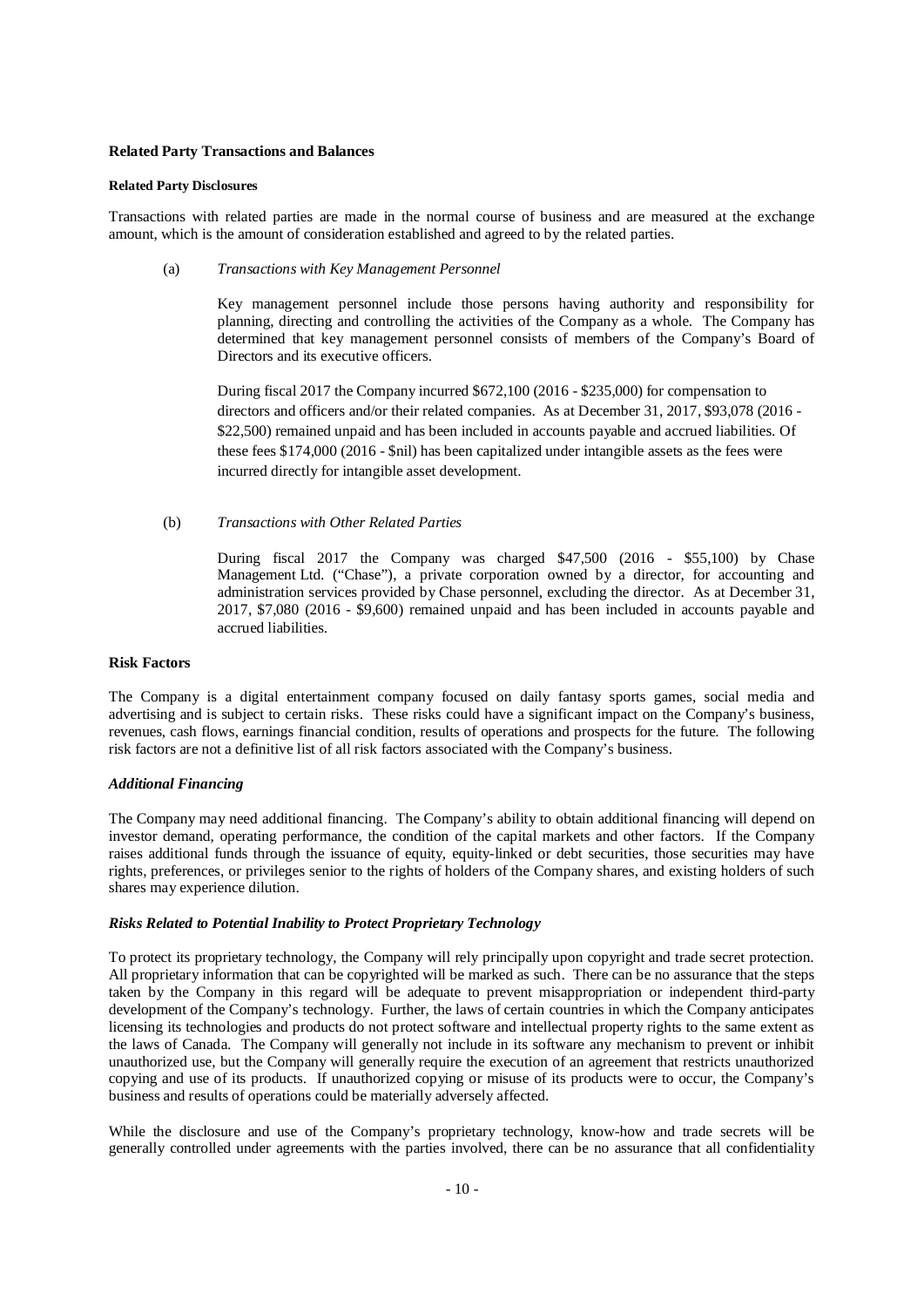agreements will be honored, that others will not independently develop similar or superior technology, that disputes will not arise concerning the ownership of intellectual property, or that dissemination of the Company's proprietary technology, know-how and trade secrets will not occur. Further, if an infringement claim is brought against the Company, litigation would be costly and time consuming, but may be necessary to protect its proprietary rights and to defend itself. The Company could incur substantial costs and diversion of management resources in the defense of any claims relating to the proprietary rights of others or in asserting claims against others. If the Company cannot prevent other companies from infringing on its technologies, it may not achieve profitability and an investor may lose his or her investment.

### *Risks Related to Potential Intellectual Property Rights Claims*

Companies in the Internet, technology and media industries own large numbers of patents, copyrights, trademarks and trade secrets and frequently enter into litigation based on allegations of infringement or other violations of intellectual property rights. The Company may be subject to intellectual property rights claims in the future and its technologies may not be able to withstand any third-party claims or rights against their use. Any intellectual property claims, with or without merit, could be time consuming, expensive to litigate or settle and could divert management resources and attention. An adverse determination also could prevent the Company from offering its products and services to others and may require that it procure substitute products or services for these members.

With respect to any intellectual property rights claim, the Company may have to pay damages or stop using technology found to be in violation of a third party's rights. The Company may have to seek a license for the technology, which may not be available on reasonable terms and may significantly increase its operating expenses. The technology also may not be available for license to the Company at all. As a result, the Company may also be required to develop alternative non-infringing technology, which could require significant effort and expense. If the Company cannot license or develop technology for the infringing aspects of its business, it may be forced to limit its product and service offerings and may be unable to compete effectively. Any of these results could harm the Company's brand and prevent the Company from generating sufficient revenue or achieving profitability.

#### *Risks Related to Uncertainty of Online Fantasy Sports and Gaming*

Online, social, causal and mobile gaming is a relatively new industry that continues to evolve. The success of this industry and the Company's DFS business will be affected by future developments in social networks, mobile platforms, legal or regulatory developments (such as the passage of new laws or regulations or the extension of existing laws or regulations to fantasy sports and online gaming activities), data privacy laws and regulations, and other factors that the Company is unable to predict and which are beyond the Company's control.

#### *Potential Changes in Laws and Regulations Relating to the Resulting Issuer's Business*

Apart from obtaining a gaming license in Malta with the Malta Gaming Authority and a United Kingdom gaming license from the United Kingdom Gambling Commission, the Company does not anticipate requiring any government approvals to carry out its business plan. However further licensing may be required as the Company's business matures and enters new markets globally. Legislation regarding fantasy sports is in a flux and not uniform. Changes in applicable laws or regulations or evolving interpretations of existing law could, in certain circumstances, result in increased compliance costs or capital expenditures, which could affect the Company's profitability, or impede the Company's ability to carry on its business which could affect its revenues.

Changes in existing gaming regulations or industry standards may hinder or prevent the Company from continuing to operate in those jurisdictions where it intends to carry on business, which would harm its operating results and financial condition. In particular, the enactment of unfavorable legislation or government efforts affecting or directed at fantasy sports, such as taxing or attempts to restrict the content or access to fantasy sports products may have a negative impact on the Company's operations. It cannot be assured that the Company will be able to adequately adjust to such potential changes.

Public opinion can also exert a significant influence over the regulation of the fantasy sports. A negative shift in the public's perception of fantasy sports could affect future legislation in individual jurisdictions. Negative public perception could lead to new restrictions on fantasy sports in jurisdictions in which the Company proposes to operate.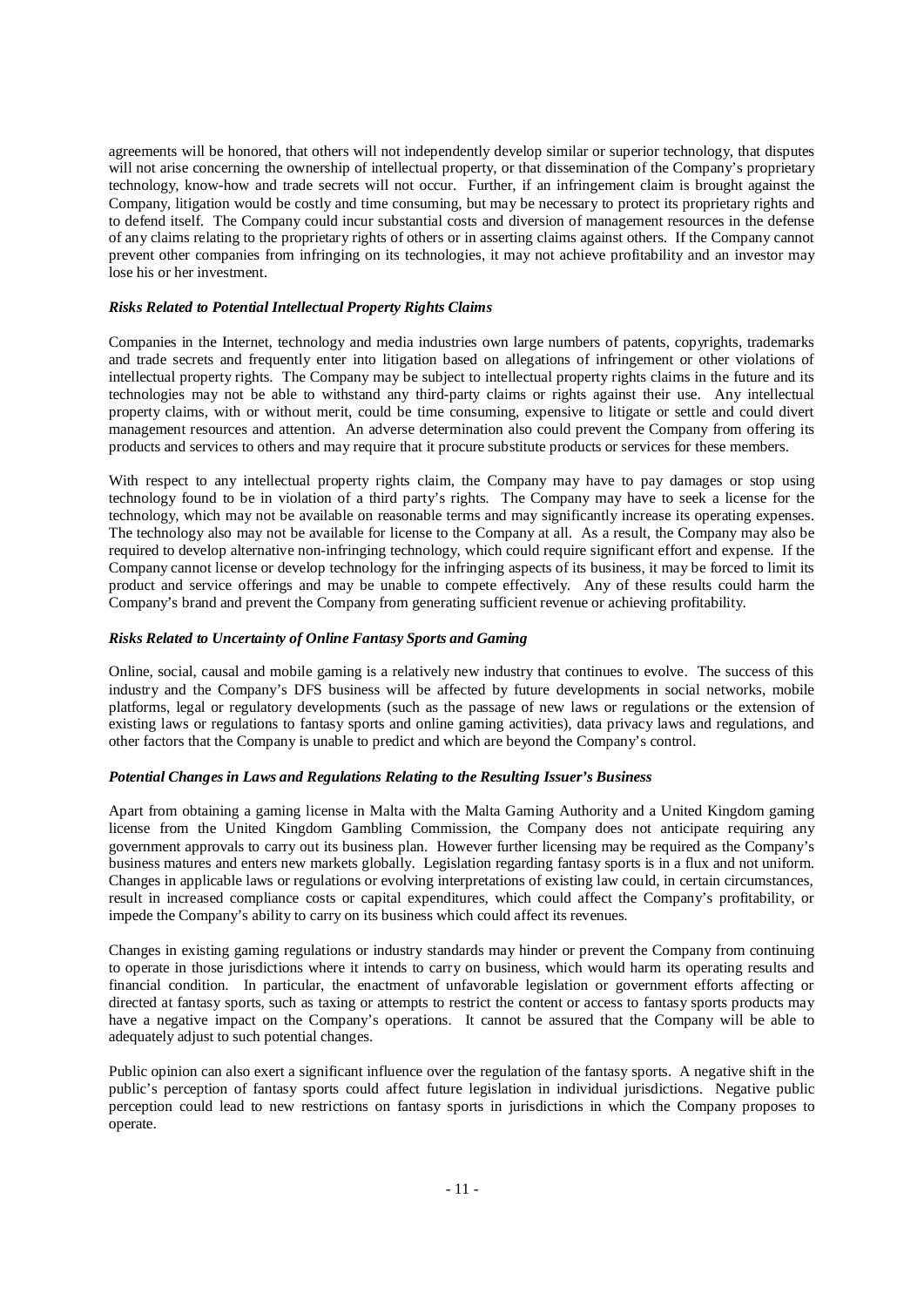# *Risks Related to Potential for Regulations that May be Adopted with Respect to the Internet and Electronic Commerce*

In addition to regulations pertaining to the fantasy sports and gaming industry, the Company may become subject to any number of laws and regulations that may be adopted with respect to the Internet and electronic commerce. New laws and regulations that address issues such as user privacy, pricing, online content regulation, taxation, advertising, intellectual property, information security, and the characteristics and quality of online products and services may be enacted. As well, current laws, which predate or are incompatible with the Internet and electronic commerce, may be applied and enforced in a manner that restricts the electronic commerce market. The application of such pre-existing laws regulating communications or commerce in the context of the Internet and electronic commerce is uncertain. Moreover, it may take years to determine the extent to which existing laws relating to issues such as intellectual property ownership and infringement, libel and personal privacy are applicable to the Internet. The adoption of new laws or regulations relating to the Internet, or particular applications or interpretations of existing laws, could decrease the growth in the use of the Internet, decrease the demand for the Company's DFS Product, increase the Company's cost of doing business or could otherwise have a material adverse effect on the Company's business, revenues, operating results and financial condition.

### *Risks Related to Changing Customer Preferences*

The demands of the Company's customers and the end users of the DFS Product and their preferences will be continually changing. In the gaming industry, there is constant pressure to develop and market new game content and technologically innovative products. The Company's revenues will be dependent on the earning power and life span of its DFS Product. The Company will therefore face increased pressure to design and deploy new successful game content to maintain and increase its revenue and remain competitive. The success of newly introduced technology and products will be dependent on customer acceptance of the Company's products.

As a result of changing consumer preferences, many Internet websites are successfully marketed for a limited period of time. Even if the Company's products become popular, there can be no assurance that any of its DFS Product will continue to be popular for a period of time. The Company's success will be dependent upon its ability to develop new and improved product lines. The Company's failure to introduce new features and product lines and to achieve and sustain market acceptance could result in it being unable to continually meet consumer preferences and generate significant revenues.

#### *Competition*

The Internet gaming industry is highly competitive. New competitors may enter the Company's key market areas. If the Company is unable to obtain significant early market presence or it loses market share to its competitors, it will materially affect its results of operations and future prospects.

#### *Reliance on Key Personnel and Absence of Key Person Insurance*

The Company's future success will depend heavily upon the continuing services of the members of its senior management team. If one or more of its senior executives or other key personnel are unable or unwilling to continue in their present positions, the Company may not be able to replace them easily or at all, and the Company's business may be disrupted and its financial condition and results of operations may be materially and adversely affected. Competition for senior management and key personnel is intense, the pool of qualified candidates is very limited, and the Company may not be able to retain the services of its senior executives or key personnel, or attract and retain high-quality senior executives or key personnel in the future. It is anticipated that the Company will not initially maintain key man insurance on its senior managers. The loss of the services of its senior management team and employees could result in a disruption of operations that could result in reduced revenues.

# *Reliance on Highly Skilled Personnel*

The Company's performance and future success will depend on the talents and efforts of highly skilled individuals. The Company will need to identify, hire, develop, motivate and retain highly skilled personnel for all areas of its organization. Competition in the software industry for qualified employees is intense. The Company's ability to compete effectively will depend on its ability to attract new employees and to retain and motivate existing employees.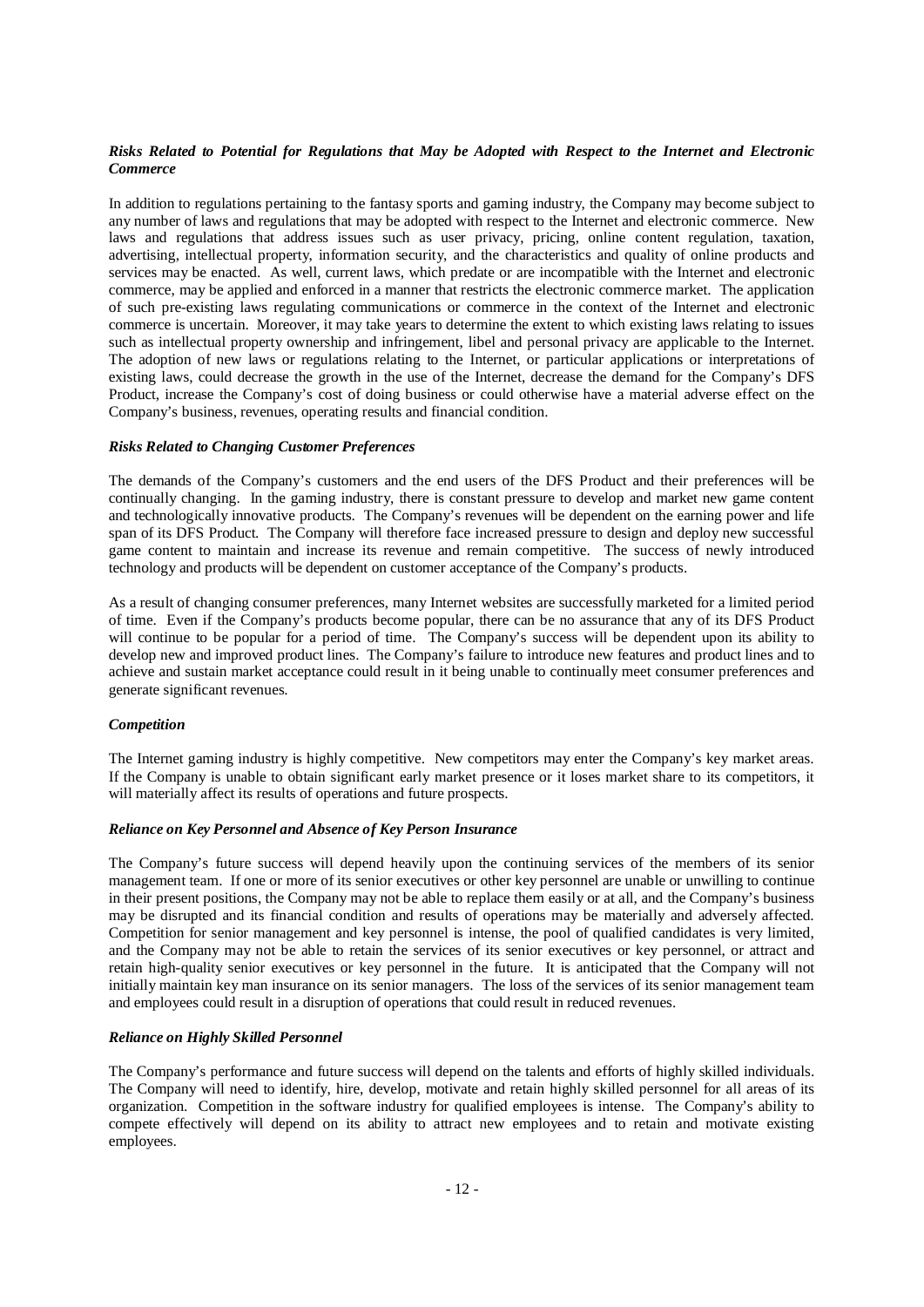As competition in its industry intensifies, it may be more difficult for the Company to hire, motivate and retain highly skilled personnel. If the Company does not succeed in attracting additional highly skilled personnel or retaining or motivating the existing personnel, it may be unable to grow and effectively generate sufficient revenues and achieve profitability.

### *Risks Relating to Potential Inability to Adapt or Expand Existing Technology Infrastructure to Accommodate Greater Demand for Services*

The Company expects that its DFS Product will serve a large number of users and customers. The Company's technology infrastructure will be highly complex and may not provide satisfactory service in the future, especially as the number of customers increases. The Company may be required to upgrade its technology infrastructure to keep up with the increasing demand for its services, such as increasing the capacity of its hardware servers and the sophistication of its software. If the Company fails to adapt its technology infrastructure to accommodate greater demand for services, its users and customers may become dissatisfied with its services and switch to competitors' products, which will prevent the Company from achieving profitability.

#### *Risks Relating to Potential Inability to Develop and Enhance the DFS Product*

The markets for the Company's DFS Products will be characterized by rapidly changing technology, evolving industry standards and increasingly sophisticated customer requirements. The introduction of products embodying new technology and the emergence of new industry standards could render the Company's DFS Product obsolete and unmarketable. It is critical to the success of the Company to be able to anticipate, react and adapt quickly to changes in technology or in industry standards and to successfully develop and introduce new, enhanced and competitive products on a timely basis. Further, the Company's competitors may adapt to an emerging technology more quickly or effectively than the Company, resulting in the creation of products that are technologically superior to the Company's, more appealing to customers, or both. The Company cannot give assurance that it will successfully develop new products or enhance and improve its existing DFS Product, that new products or an enhanced and improved version of the DFS Product will achieve market acceptance or that the introduction of new products or enhanced existing products by others will not render the Company's DFS Product obsolete.

### *Reliance on Development and Maintenance of the Internet Infrastructure*

The success of the Company's services will depend largely on the development and maintenance of the Internet infrastructure. This includes maintenance of a reliable network backbone with the necessary speed, data capacity, and security, as well as timely development of complementary products, for providing reliable Internet access and services. The Internet has experienced, and is likely to continue to experience, significant growth in the numbers of users and amount of traffic. The Internet infrastructure may be unable to support such demands. In addition, increasing numbers of users, increasing bandwidth requirements, or problems caused by "viruses", "worms", and similar programs may harm the performance of the Internet. The backbone computers of the Internet have been the targets of such programs. The Internet has experienced a variety of outages and other delays as a result of damage to portions of its infrastructure, and it could face outages and delays in the future. These outages and delays could reduce the level of Internet usage generally as well as the level of usage of the DFS Product and reduce the Company's revenues.

### *Risks Related to Potential Interruption or Failure of the Resulting Issuer's Information Technology and Communications Systems*

The Company's ability to provide the DFS Product will depend on the continuing operation of its information technology and communications systems. Any damage to or failure of its systems could interrupt its service. Service interruptions could reduce the Company's revenues and profits and damage its brand if its system is perceived to be unreliable.

#### *Risks Related to Potential Inability of Internet Infrastructure to Meet the Demand*